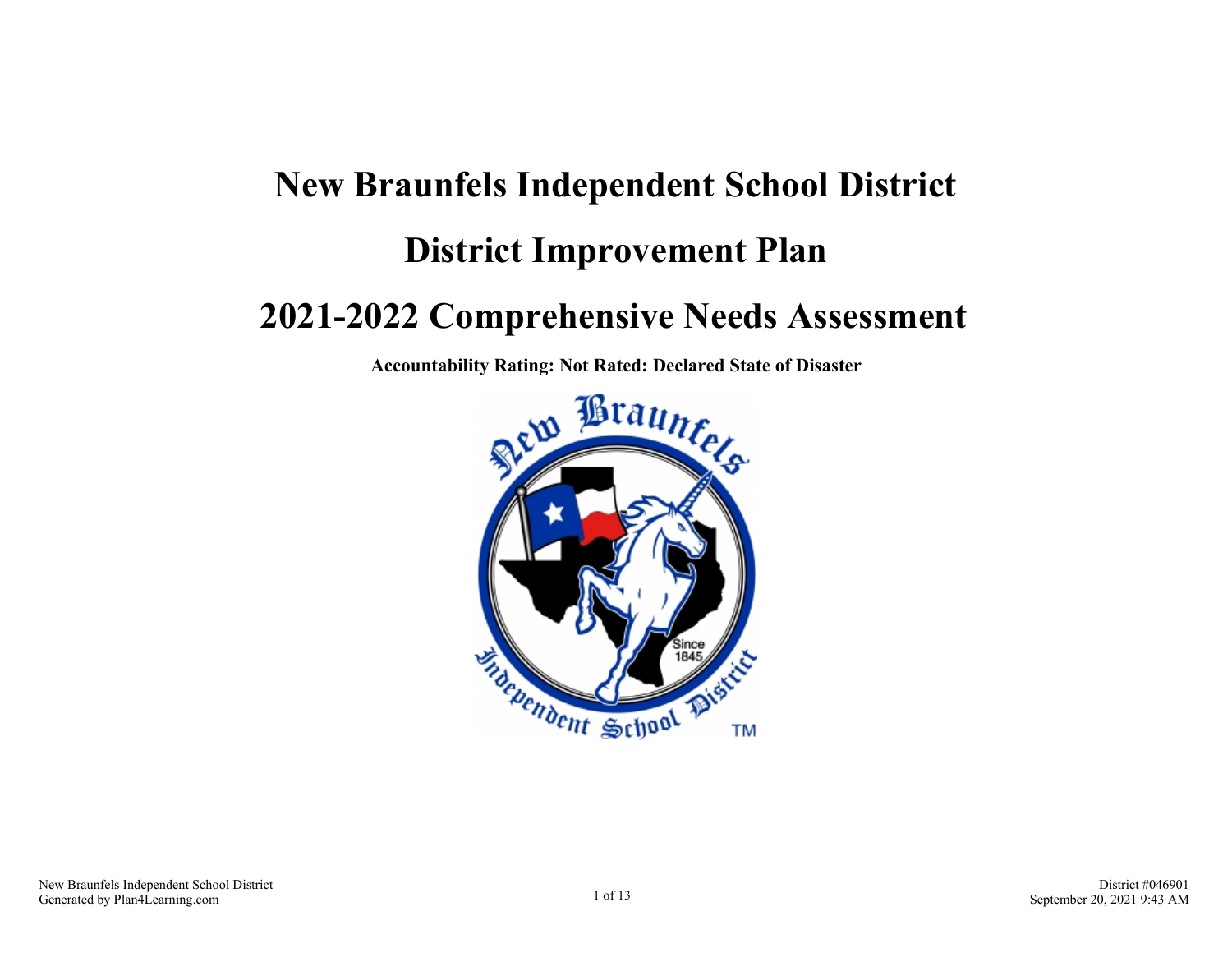# **Mission Statement**

*Engage. Empower. Learn.*

# **Vision**

# **Every student. Every day**

# **Core Beliefs**

| Rooted in history, building a legacy, and growing toward the future |                                                                    |                        |  |
|---------------------------------------------------------------------|--------------------------------------------------------------------|------------------------|--|
| Belief                                                              | <b>Behaviors</b>                                                   | Outcome                |  |
| <b>Passion for Growth</b>                                           | Embrace challenges<br>Adapt and adjust                             | Be the Best Version of |  |
|                                                                     | Get better everyday                                                | You                    |  |
| Power of the Team                                                   | Invest time to listen, care, and connect<br>Make each other better |                        |  |
|                                                                     | Think we not me                                                    | Stronger Together      |  |
|                                                                     | Everyone matters                                                   |                        |  |
| <b>Pride of New Braunfels</b>                                       | High expectations<br>Act with purpose                              | Ready for Tomorrow     |  |
|                                                                     |                                                                    |                        |  |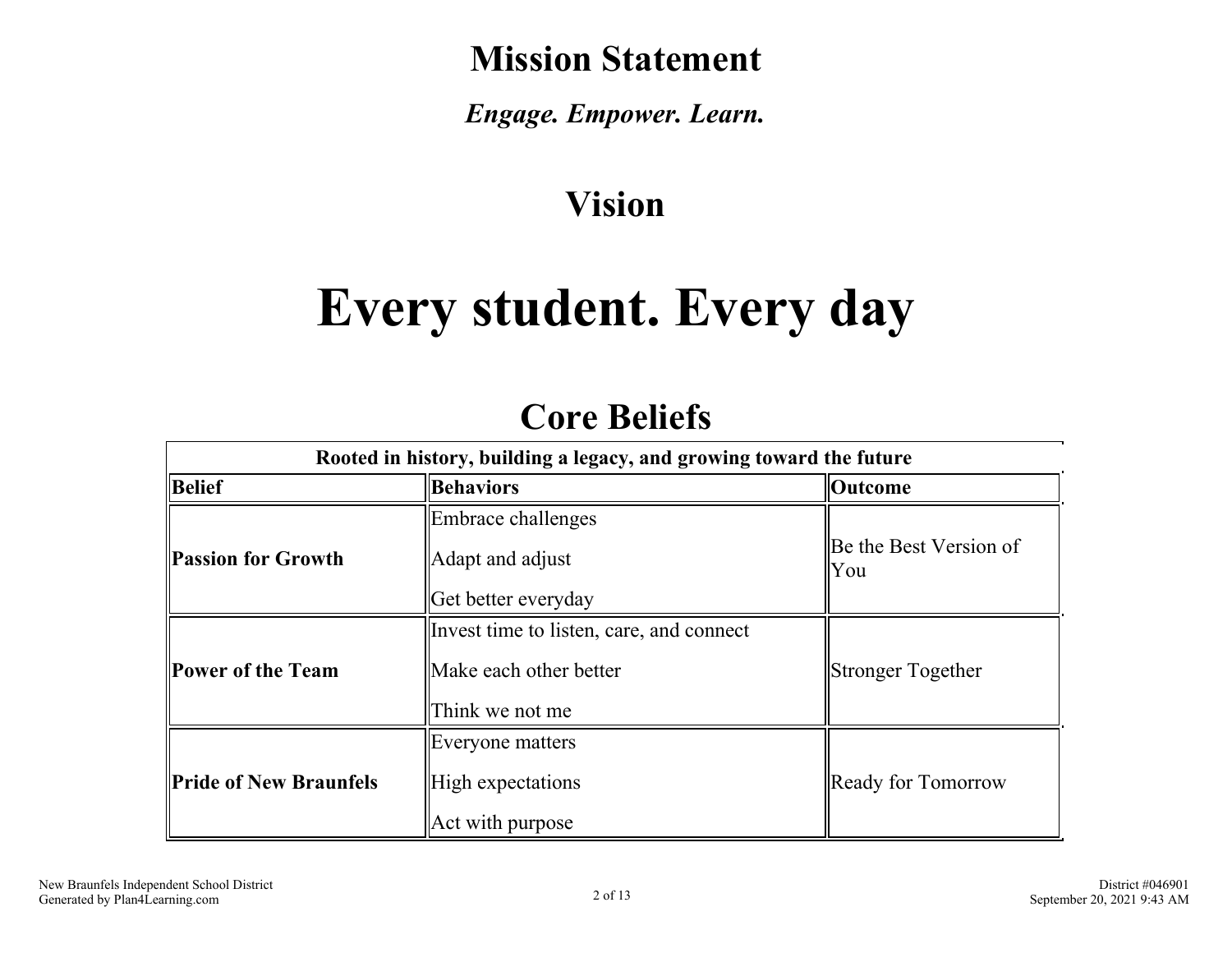## **Table of Contents**

| Comprehensive Needs Assessment |     |
|--------------------------------|-----|
| Needs Assessment Overview      |     |
| Demographics                   |     |
| <b>Student Learning</b>        | - 6 |
| District Processes & Programs  | 10  |
| Perceptions                    | 12  |
|                                |     |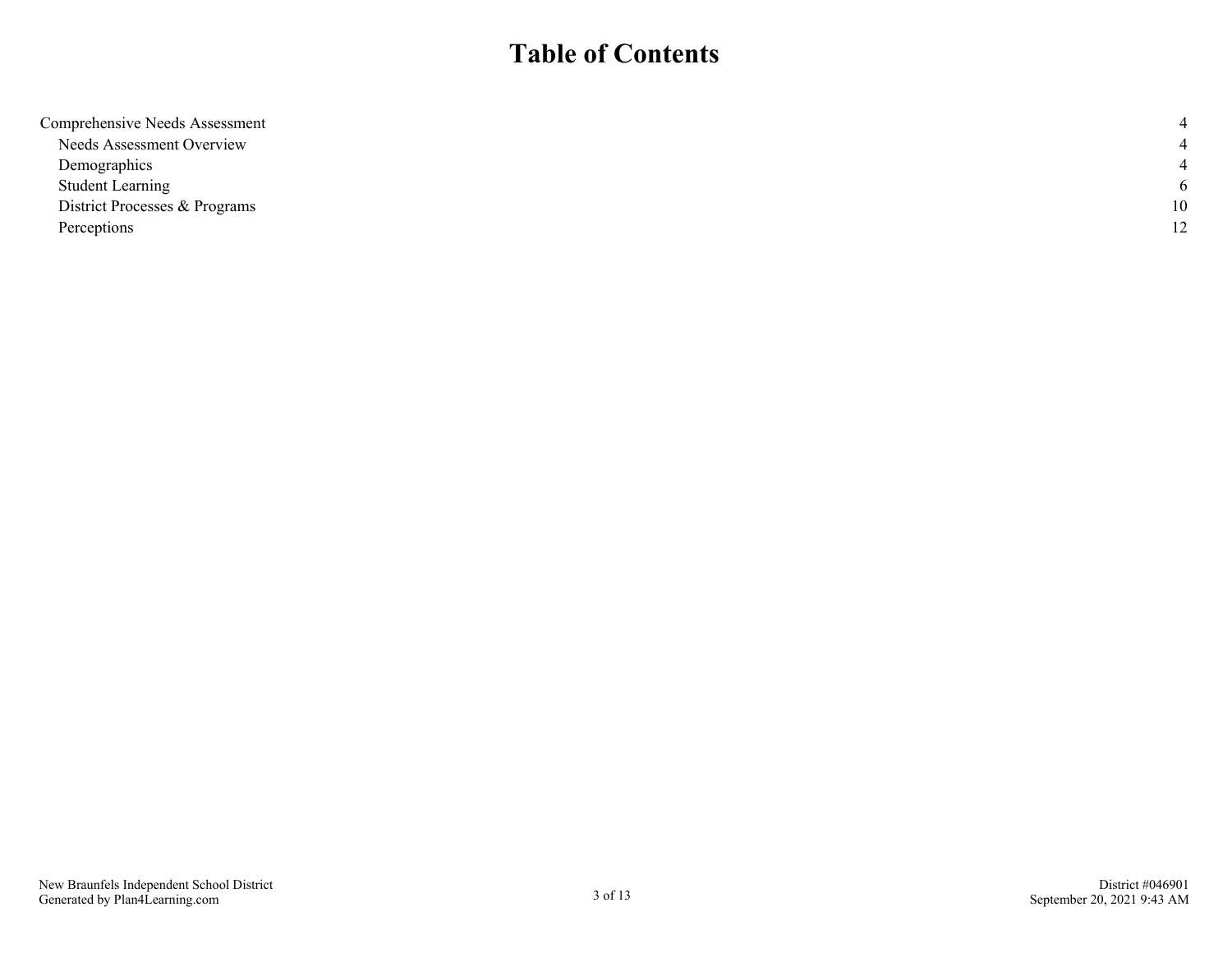# **Comprehensive Needs Assessment**

**Revised/Approved: September 20, 2021**

### <span id="page-3-0"></span>**Needs Assessment Overview**

The biggest challenge for all schools will to continue to recovery from the Covid-19 school closures in the Spring of 2020, as well as impact the pandemic had on instructional learning enviroments during the 2020-21 school year. We will continue to assess the academic readiness of each student for core content knowledge and adjust TEKS-based instruction accordingly.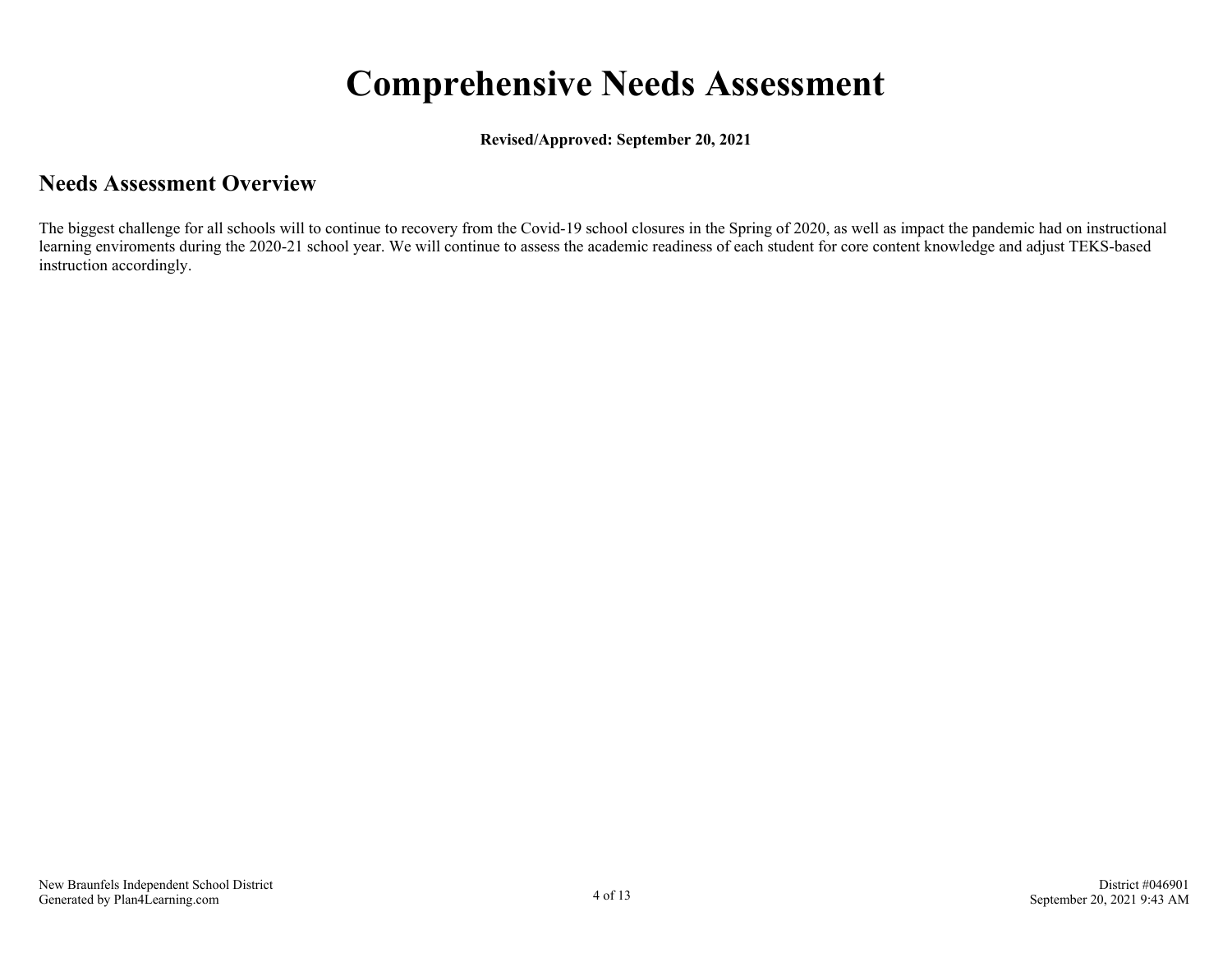## <span id="page-4-0"></span>**Demographics**

#### **Demographics Summary**

New Braunfels ISD serves approximately 9,500 students halfway between Austin TX and San Antonio TX in Comal and Guadalupe Counties, which is currently one of the fastest growing areas in the nation. New Braunfels is a city rich with history, culture and tradition, making it an ideal place for families to move to. As a result, the district as a whole continues to increase enrollment. Due to this rapid growth taxpayers of NBISD approved the 2018 Bond which allowed NBISD to open a new middle school, moved the current NBHS-Ninth Grade Center to the current NBMS building and plan to demolish the current NBHS-NGC structure this school year. The previous NBHS-NGC property will be the site of a new elementary school to replace two older elementary school buildings. Continued rapid growth and reaching capacity at existing schools in the next several years led the Facilities Planning Committee to recommend to the NBISD Board of Trustees a bond election in November 2021.

Demographics for NBISD from the 2019-2020 TEA Texas Academic Performance Report which came out in December 2020 are approximately 2% AFRICAN AMERICAN, 48% HISPANIC, 46% WHITE, 1% ASIAN and 3% Two or More Races. Approximately 38% of students are Economically Disadvantaged with 37% of students meeting the At-Risk criteria. and English Language Learners make up 9% of the student population, with a majority of native Spanish speakers. The student mobility rate is historically around 15%.

#### **Demographics Strengths**

NBISD has excellent community support for education and the work of the schools. Growth is strong, but manageable with excellent community support for the past bond elections. Intentionally balanced attendance zones support demographic equity across the district. A full-day, four-year-old PreK program at Lone Star Early Childhood Center is available to serve all eligible and tuition basis four-year olds. The Dual Language program for students in K-5 based at two elementary schools; one for each middle school "feeder pattern" side of the district (East or West of IH 35). Two demographically balanced middle schools serve grades 6-8. Freshmen attend the NBHS-Ninth Grade Center, sophomores, juniors and seniors attend NBHS or the academic alternative campus; School of Choice.

DEIC members credit great students, community support, low teacher turnover and growing numbers of students with increasing property values as positive demographic aspects of our district. Keeping balanced of population by socio-economics/diversity at each school is also very important. We address growth and plan ahead.

Parent and Community Engagement was a challenge during the 2020-21 school year due to COVID restrictions in place on campuses. However, parents continued to work in partnership with teachers and other school staff if they chose the remote learning option for their student or their student was placed in isolation/quarantine due to COVID. NBISD counselors, drop out prevention coordinator, homeless liaison, at-risk service providers, and Communities in Schools directors continued community outreach and coordination to meet the needs of families in NBISD.

#### **Problem Statements Identifying Demographics Needs**

**Problem Statement 1:** District attendance rate improved last year to 96.51%. **Root Cause:** Various causes, continue to research. Pre-K and kindergarten are most often the most problematic grade levels, followed by high school students' attendance rates which indicates a trend of declining during the spring semester each year. Economically Disadvantaged students are also at risk for lower attendance rates.

**Problem Statement 2:** Future NBISD facilities must be well planned to accommodate student growth and provide equitable access to high quality schools. **Root Cause:** New Braunfels is one of the fastest growing cities in Texas. During the 2020 school year, enrollment fluctuated due to COVID. However, at the start of 2021, enrollment is back up to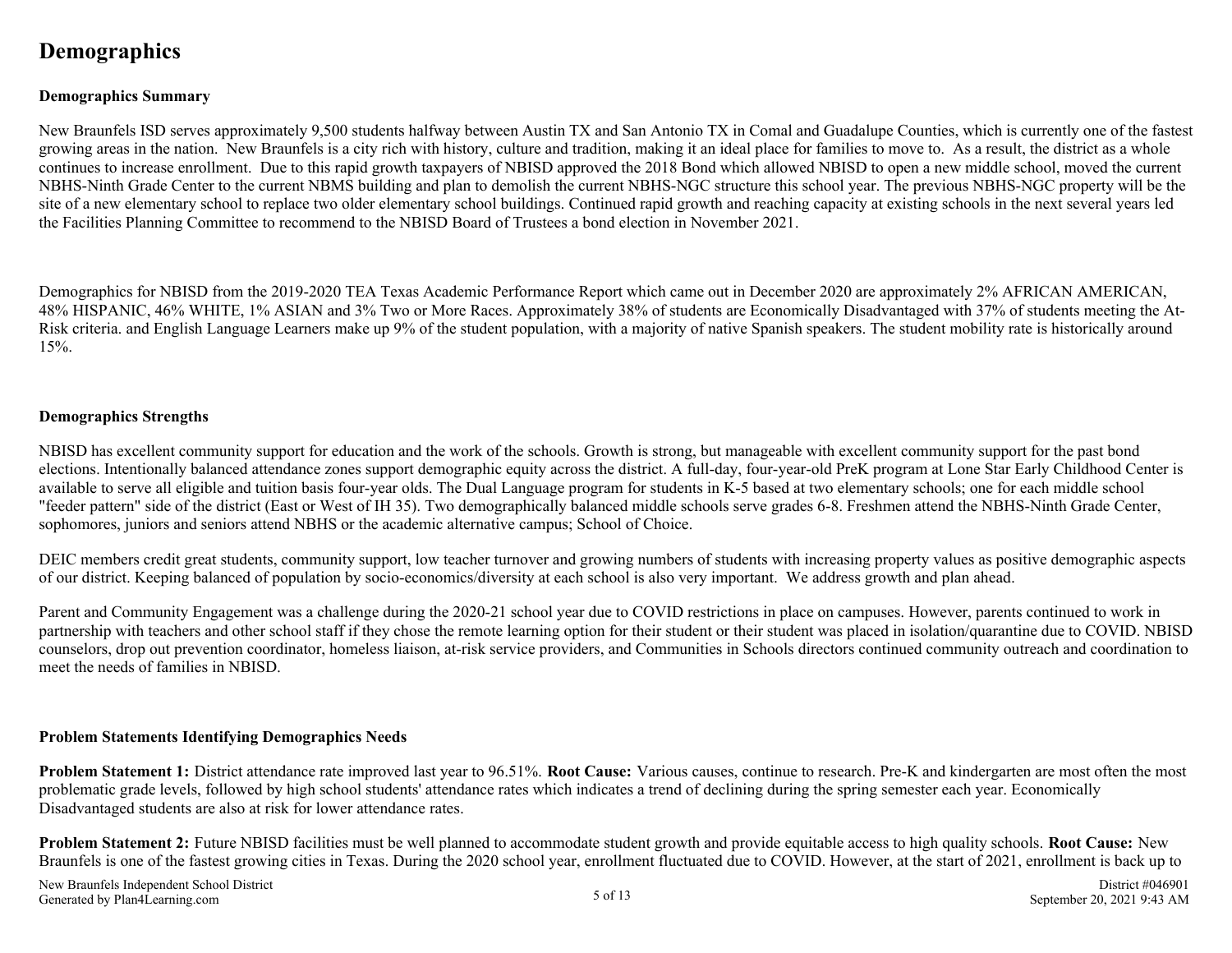over 9,600 students.

**Problem Statement 3:** Students At Risk for failure must be identified, reviewed annually and provide supplemental services. While many of these students achieve the Approaches standard on state tests, many do not achieve the "Meets" standard and many do not have significant individual growth from one year to the next. **Root Cause:** More effective and differentiated instructional practices are needed especially for Special Program and At Risk students

**Problem Statement 4:** Homeless students may need a variety of services to be academically successful. Not all students needing the services are receiving them because only two percent of the NBISD student population are classified as homeless. **Root Cause:** Under identification in this sub-population.

**Problem Statement 5:** Lack of parent engagement with student learning, urgency for attendance and consistent homework support.. **Root Cause:** Participation in school student activities may be hindered by specific times, language barriers perception of being unwelcome, and the pandemic. Lack of parent awareness and understanding of the critical importance of daily school attendance and academic encouragement at home.

**Problem Statement 6:** Intensive intervention for freshmen and sophomores that have earned few academic credits, repeatedly failed state test, and need positive behavior/mental health support. **Root Cause:** Some freshman and sophomore students are not successful at a traditional high school setting.

**Problem Statement 7:** Transitions from Pre-Kindergarten to Kindergarten need **Root Cause:** Head Start student services are dropped at the end of PreK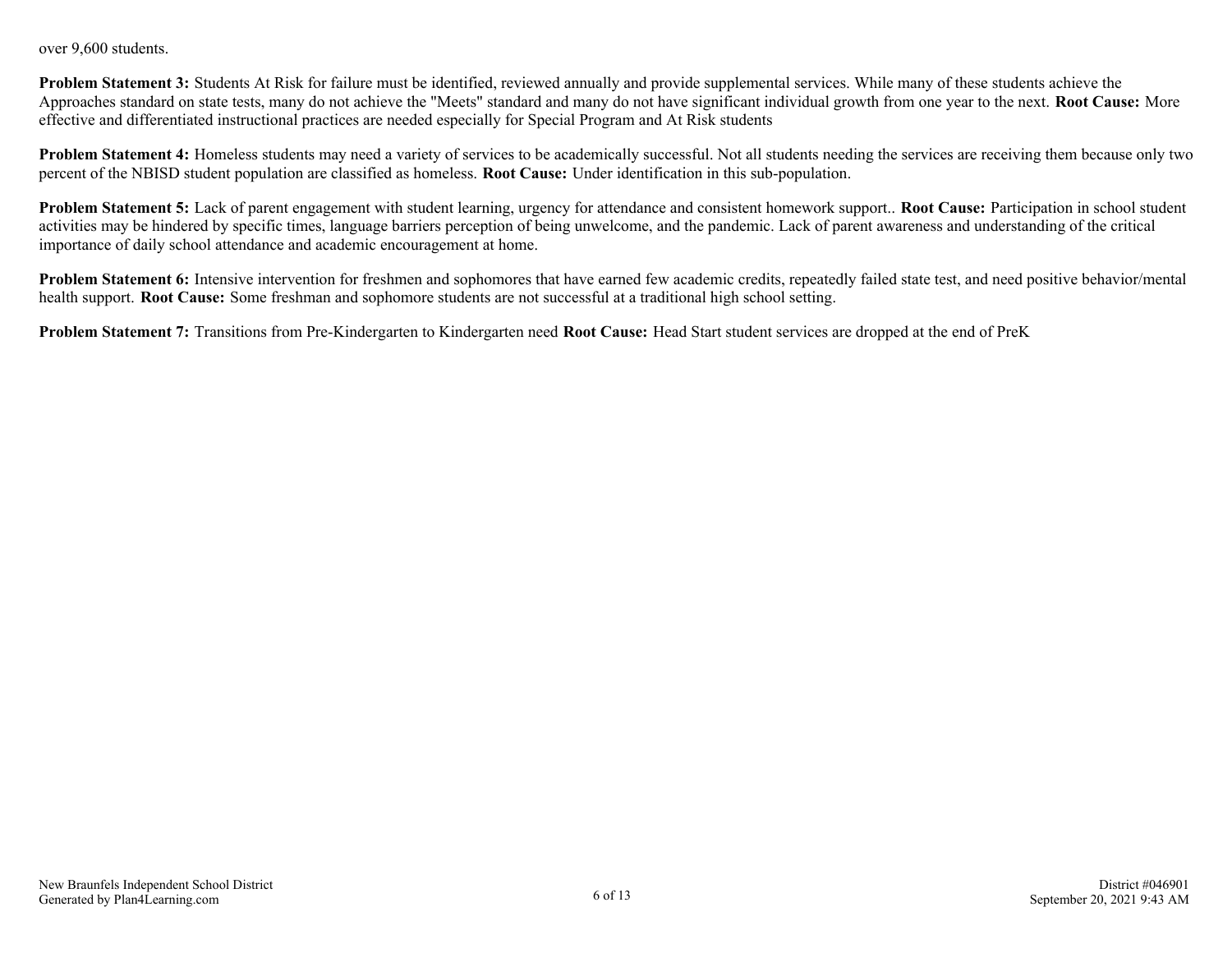## <span id="page-6-0"></span>**Student Learning**

#### **Student Learning Summary**

NBISD began face to face instruction at the start of the 2020-21 school year, as well as offered a remote option to any student. Remote learning contributed to many challenges during the school year including parents being able to change learning options each 9-weeks, which then contributed to teacher changes and disruptions of schedules across the district. Teachers worked diligently to meet these challenges head-on. State testing resumed during the 2020-21 school year but remote learners did not have to come to campus to test if they did not want to, which does not give us an accurate picture of overall district performance in relation to STAAR testing. Due to the continued disruption the pandemic caused, distircts and campuses across the state again recieved the label "NOT RATED". Districts and campuses only recieved raw data from testing. Additionally, Academic Growth in Domain II and Growth Status in Domain III have no data because it addresses 1 year's growth and there was no STAAR tests in 2020. No scaled scores were given and TEA discouraged districts in trying to estimate what scaled scores would have been compared to 2019. However, it is important to look at raw data from 2019 compared to 2020 and factor in participation rate as we continue to address how to accelerate learning of our students. Below is a raw score comparison in each domain from 2018 to 2021.

| <b>Accountability Summary 2018 - 2021</b>                |                            |       |      |                                      |
|----------------------------------------------------------|----------------------------|-------|------|--------------------------------------|
| Name of District                                         | <b>NEW BRAUNFELS ISD</b>   |       |      |                                      |
|                                                          | <b>Raw Component Score</b> |       |      |                                      |
| <b>Student Achievement</b>                               | 2018                       | 2019  | 2020 | 2021                                 |
| <b>STAAR Performance</b>                                 | 56                         | 58    |      | 53                                   |
| College, Career and Military Readiness (2018-2020 Rules) | 54                         | 60    | 74   |                                      |
| % Military Enlistment                                    |                            |       | 14.3 | <- Hand enter<br>from $2020$<br>CCMR |
| % CTE Coherent Sequence                                  |                            | 8     | 12   | Accountability<br>Data Report*       |
| College, Career and Military Readiness (2021 Rules) **   | 48                         | 48    | 47.7 | 53                                   |
| <b>Graduation Rate</b>                                   | 97.5                       | 97.5  | 96.6 | 97.0                                 |
|                                                          | <b>Raw Component Score</b> |       |      |                                      |
| <b>School Progress</b>                                   | 2018                       | 2019  | 2020 | 2021                                 |
| Academic Growth                                          | 72                         | 69    |      |                                      |
| Relative Performance (STAAR Performance and CCMR)        | 55                         | 59    |      | 53                                   |
| Relative Performance (% EcoDis)                          | 35.8%                      | 38.4% |      | 40.2%                                |
| <b>Closing the Gaps</b>                                  | % of Indicators Met        |       |      |                                      |
|                                                          | 2018                       | 2019  | 2020 | 2021                                 |
| <b>Academic Achievement Status</b>                       | 96%                        | 100%  |      | 71%                                  |
| Growth Status                                            | 83%                        | 63%   |      |                                      |
| Graduation Status                                        | 50%                        | 33%   |      | 33%                                  |
| English Language Proficiency Status                      | 100%                       | 100%  |      | 100%                                 |
| Student Success Status (STAAR Performance)               | 92%                        | 100%  |      | 85%                                  |
| School Quality Status (CCMR)                             | 50%                        | 100%  |      | 75%                                  |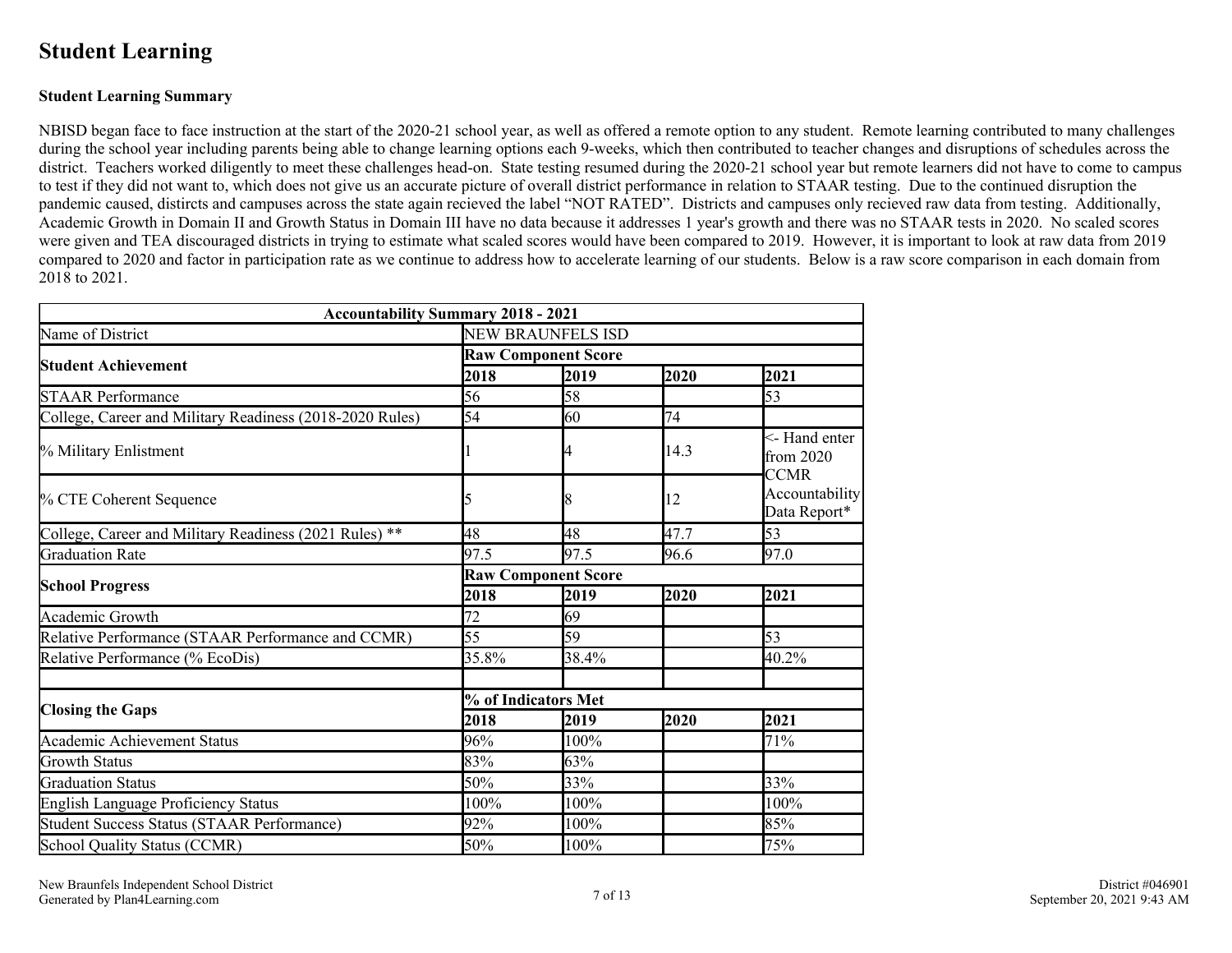Military Enlistment (which is excluded from accountability calculations until reliable data can be obtained directly from the US Armed Forces)<sup>\*\*</sup> The calculation of CCMR changed significantly in 2021. The following 2 data measures that were included in the calculation of CCMR in 2018, 2019 and 2020 were excluded beginning in 2021:

The 1/2 point CCMR credit for a CTE coherent sequence graduate completing and receiving credit for at least one CTE course aligned with an IBC.

In order to allow for a more applicable comparison of 2021 CCMR with previous years, the CCMR scores reported in this row have been adjusted by subtracting the percentage of students who met CCMR based on military enlistment or based on the 1/2 point credit for coherent sequence CTE from the CCMR scores reported for 2018, 2019 and 2020.

Schools identified as Comprehensive Support, Targeted, and Targeted Assistance will continue to address specific areas of concern in their campus improvement plans.

Early literacy was a focus this year as Kinder -3rd grade teachers participated in the Reading Academy. Baseline data was established using mClass and DRA/EDL reading levels and are:

#### **Kinder On or Above Level:**

| mClass | Δ |  |
|--------|---|--|
| υ      |   |  |

#### **1st Grade On or Above Level:**

| mClass    | ١R.<br>'А |
|-----------|-----------|
| 1%<br>16. | 70        |

#### **2nd Grade On or Above Level:**

| mClass         | ЗA            |  |
|----------------|---------------|--|
| $\frac{10}{6}$ | $\frac{1}{2}$ |  |

NBISD will continue to fund Early Literacy Coaches at each elementary as they continue to coach teachers on implementing the Science of Reading as learned in the Reading Academy. Additional mClass and DRA/EDL data will be used to evaluate the effectiveness.

#### **Student Learning Strengths**

Curriculum was reviewed for school start and integration of "missed TEKS" was addressed in all content area Year at a Glance documents for those TEKS foundational New Braunfels Independent School District Generated by Plan4Learning.com 8 of 13 District #046901 September 20, 2021 9:43 AM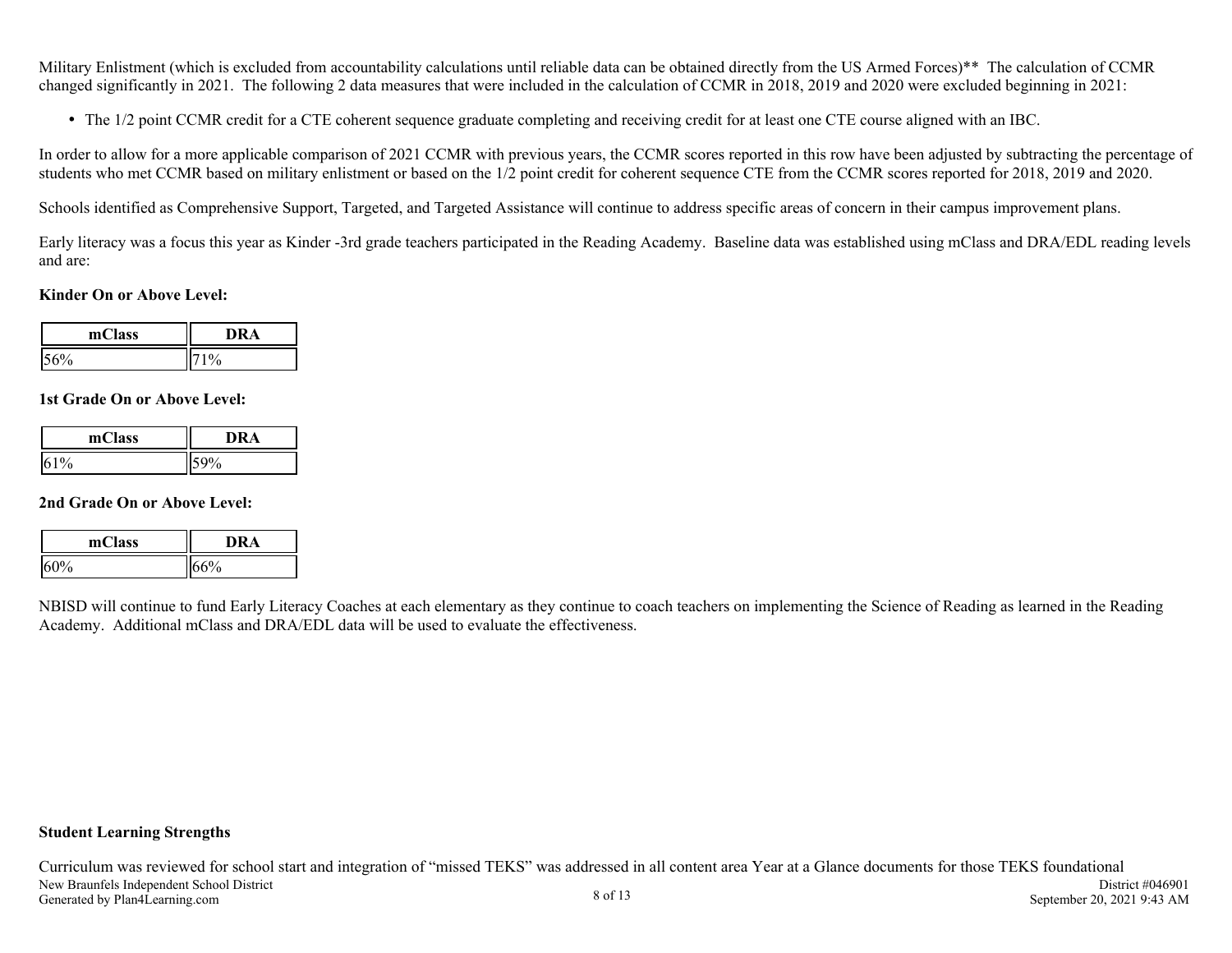understandings that need more development. This would allow for teachers to provide just in time learning on concepts that might have been missed from March to May 2020 as it related to new grade level TEKS.

NBISD did see some declines, especially in Math and Science, which is consistent with the state. However, starting school in a face to face environment with 60% of our students and requiring students to return to face to face instruction who were not demonstrating success in remote learning contributed to NBISD scores that were above the state averages, in some subject areas more than 15 points. It's important to celebrate subject areas that acutally out performed NBISD students who "Met" grade level standards from 2019: English II, US History, and 5th, 6th and 7th grade Reading.

Second Language Learners scoring in the Advanced high catagory outperformed area school districts in Reading, Writing and Listening. Speaking continues to be an area of concern.

Memorial Elementary earned a D rating in 2019. This year, due to COVID-19, SB 1365 allowed schools rated with a D or F to be eligible for and Alternative Evaluation if they had 95% participation on all STAAR tests. Memorial earned a average scaled score of 75 in Academic Achievement and Relative Performance, earning them an Acceptable rating for the 2021 accountability year!

#### **Problem Statements Identifying Student Learning Needs**

**Problem Statement 1:** Accelerated instruction is needed to meet the academic needs of all students, especially in light of learning during a pandemic. Performance in STAAR in 2021 was below performance in 2019 in the majority of tested areas. **Root Cause:** Accurate identification of students' current knowledge on targeted skills is missing when it comes to planning Tier I instruction so that learning is dedicated to skills students don't know.

**Problem Statement 2:** Foundation language arts and mathematics performance needs to improve. **Root Cause:** Primary students (K-3rd) must build a strong, functional understanding of TEKS to build upon for 'reading to learn' and higher level math problem solving. K-2 intervention is needed.

**Problem Statement 3:** Special Education students perform below other student groups in all grade and content areas. **Root Cause:** More effective and differentiated instructional practices with smaller teacher to student ratios are needed especially for Special Education students. Identification for SpEd has required documentation that students are performing below grade level; when a student can successfully perform at grade level they are considered for exit.

**Problem Statement 4:** While over 300 teachers have participated in the Project-Based Learning training, many teachers still need professional development and support in this area. **Root Cause:** Project based learning requires lots of practice and planning. Students need more opportunities to think, work at solving a problem, fail and persist to try again. Resiliency is critical to life long success.

**Problem Statement 5:** Students must be prepared for post-high school endeavors including college, career and military service. **Root Cause:** Post-secondary and regional workforce entities have communicated the need for future employees who possess marketable skills including 21st century skills. TEA has significantly redefined the standards for meeting the CCMR standards.

**Problem Statement 6:** Fidelity to effective, research-based, instructional practices are needed to enable individual students to achieve grade level standards for TEKS. **Root Cause:** By assessing students primarily on multiple choice tests, students often develop only a surface level of understanding of core curriculum concepts. Many students achieve the "Approaches" standard on state tests, more students should be able to achieve the "Meets" or " Masters" level of achievement.

**Problem Statement 7:** English Learner (EL) students are behind their non-EL peers in academic achievement, graduation rates and post secondary readiness. Oral proficiency is below standard as indicated by TELPAS. **Root Cause:** More focus needs to be placed on addressing the language objectives in all content areas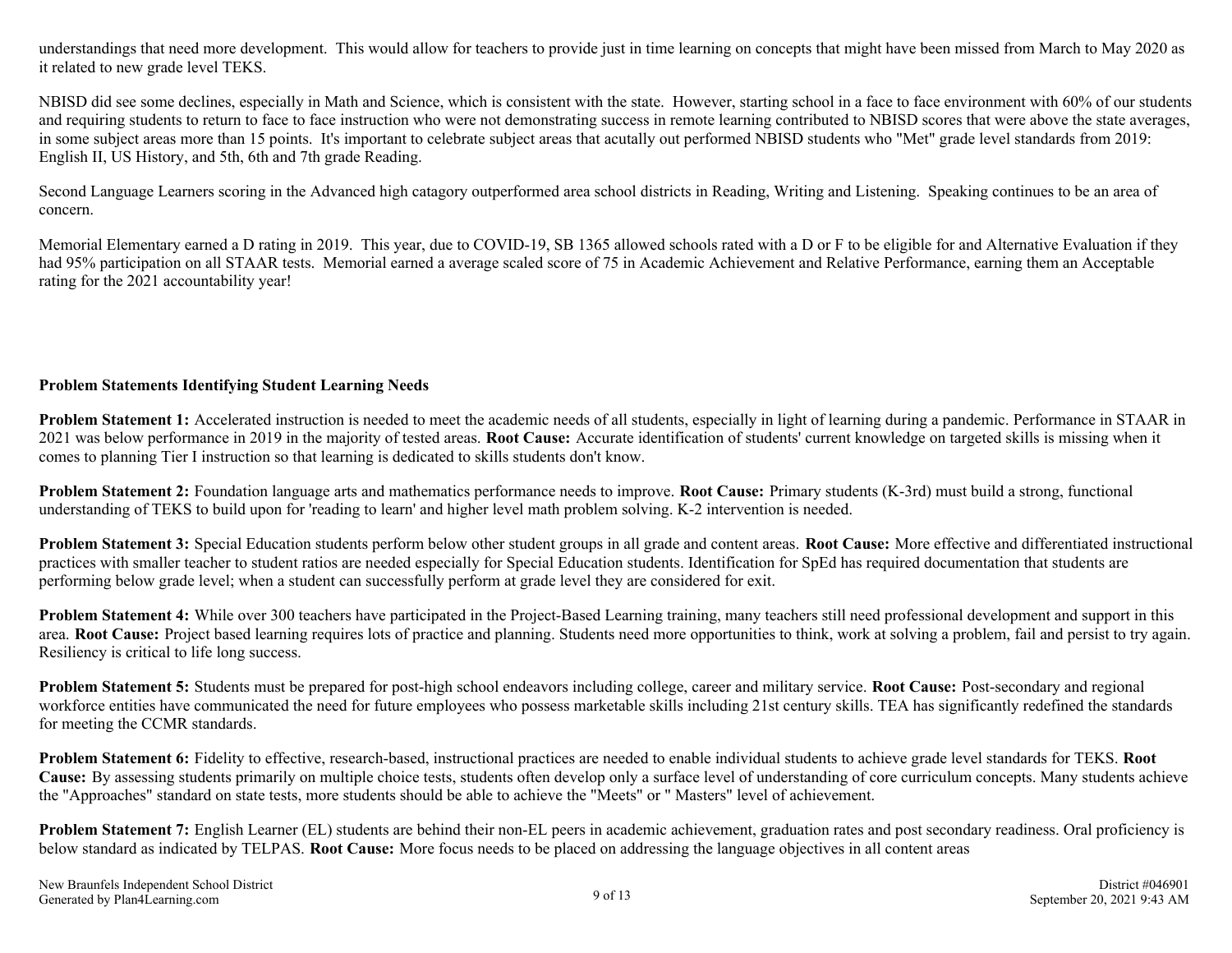**Problem Statement 8:** TEA now requires teachers to be evaluated in the area of student growth and improvement. **Root Cause:** There is a lack of formal district procedures and expectations in regards to student growth/progress.

**Problem Statement 9:** Graduation rates for Special Education, English Language Learners and Economically Disadvantaged subgroups is below the 90% federal and state standards. **Root Cause:** More effective and differentiated instructional practices are needed for Special Program and Economically Disadvantaged students such as: 504/Dyslexia, At Risk, EL,GT and Sp Ed students.

**Problem Statement 10:** Oak Run Middle School and Lamar Elementary are identified as 'Targeted" by federal accountability. Targeted Improvement Plans will be needed to focus on areas for specific improvement. **Root Cause:** Not enough students achieved the 'Met" standard on Reading and Math tests STAAR in 2019. Due to COVID-19, state assessments were given in 2021 but all campuses received the rating "Not Rated: Declared State of Disaster" that would remove these labels from ORMS and LE. These schools will continue working on improvements in designated areas for the 21-22 school year.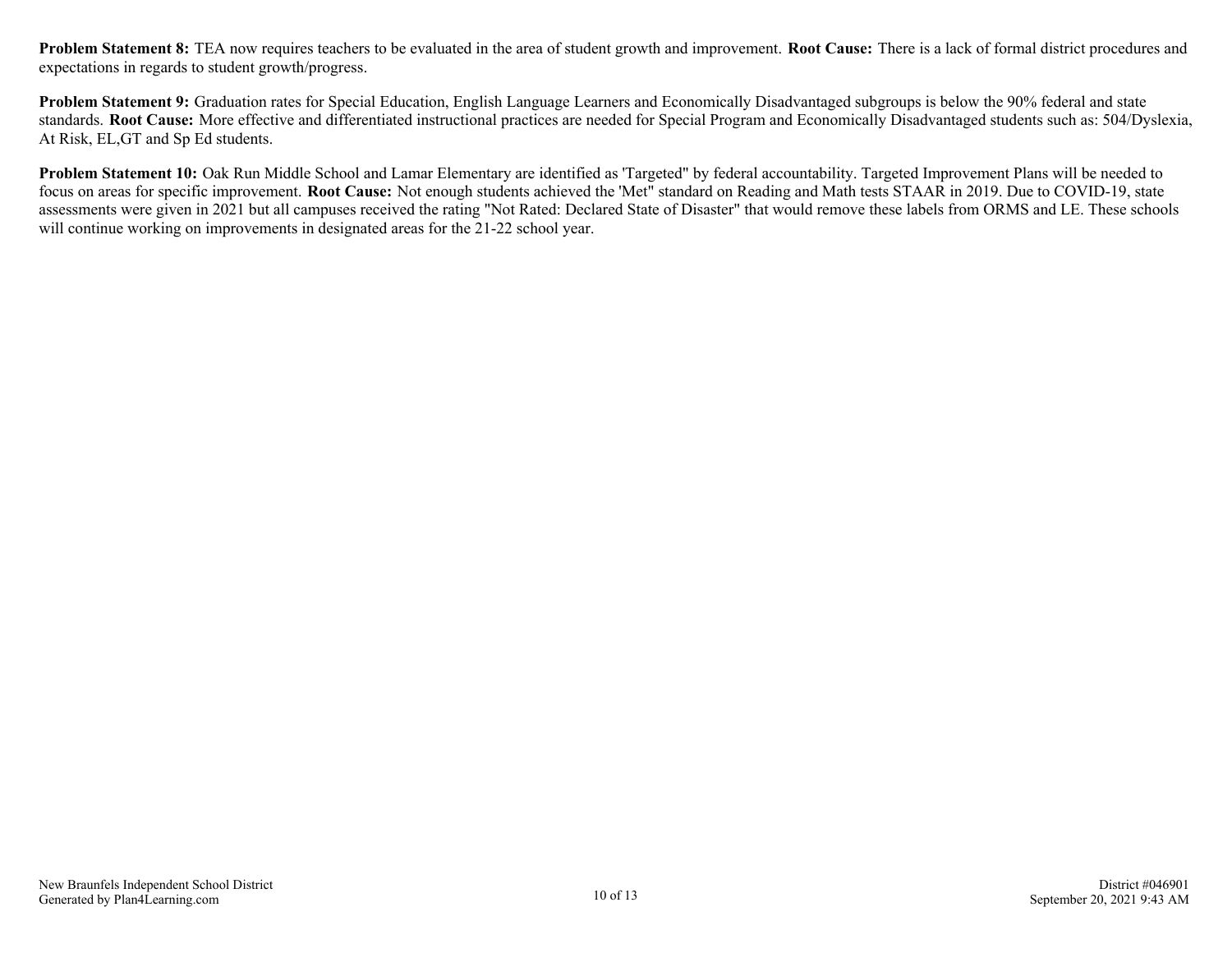### <span id="page-10-0"></span>**District Processes & Programs**

#### **District Processes & Programs Summary**

Instructionally, NBISD has many strong academic support programs including a Pre-K full day program, Dual Language program, Career and Technology Education and AP/Dual credit program. Positive Discipline Systems, including Restorative Discipline. Many professional development opportunities are offered through-out the year and during the summer PD Academy. Students continue to have the opportunity to participate in extra-curricular experiences to develop the whole child, such as: UIL competitions, Bluebonnet Book Competition, Special Olympics, after school clubs, and special campus family nights. It's important to note that due to the pandemic, many of these opportunities were put on hold or were offered in limited capacity. NBISD continues to partner with Communities In Schools and other programs that work to support students and their families beyond the classroom. The NB Ed Foundation supports classroom teachers with grants annually and sponsors field trips for elementary students.

New teachers to the profession are offered support through campus mentors. An area to address is training for the mentors on effective support systems needed by new teachers. The addition of Early Literacy Coaches at each elementary campus contributed to the high success rate of K-3rd grade teachers completing the TEA required Reading Academy - 99.5%.

#### **District Processes & Programs Strengths**

Large numbers of NBISD students participate in a variety of stellar extracurricular programs such as athletics, band, theater, dance, cheer and many special interest clubs. Our Green Cord project promotes and recognizes service to the community by our students. We hope that every student will develop a special interest and place to belong.

Strengths include: a focus on health during the pandemic, offering remote continuity of instruction to all students during the 2021-22 school year, many options for PD, collaboratives and classroom coaching, PBL training, technology training/badges, positive discipline capacity development, AP/Dual Credit courses, services to homeless students and families, strong drop-out prevention and recovery, CTE pathways for endorsements and certifications. The Human Resources Department has greatly increased the support offered to new employees at welcoming orientation events. "STAY" interviews have gathered many 'best practices' ideas to expand and support. Technology infra-structure, services and instructional support are excellent. Professional development is robust and readily available. Excellent and often communication during the school year to keep parents informed of the every changing landscape due to the pandemic.

Across both elementary and secondary we have seen a decrease in behavior issues. Elementary campuses have consistently implemented Restorative Practices over the past several years and work with district behavior specialists to pinpoint and address areas of concern as they arise. This process was set to expand in secondary schools during the 2020-21 school year but training was delayed due to the pandemic. Training has been conducted with teams from all secondary schools during the summer of 2021 and behavior specialists will work to support secondary campuses as they begin to use Restorative Practices on these campuses.

Financial integrity and ratings are strong. The budget planning calendar has been revamped to begin this process in early fall and will include several Board of Trustee workshops to review budget requests and priorities.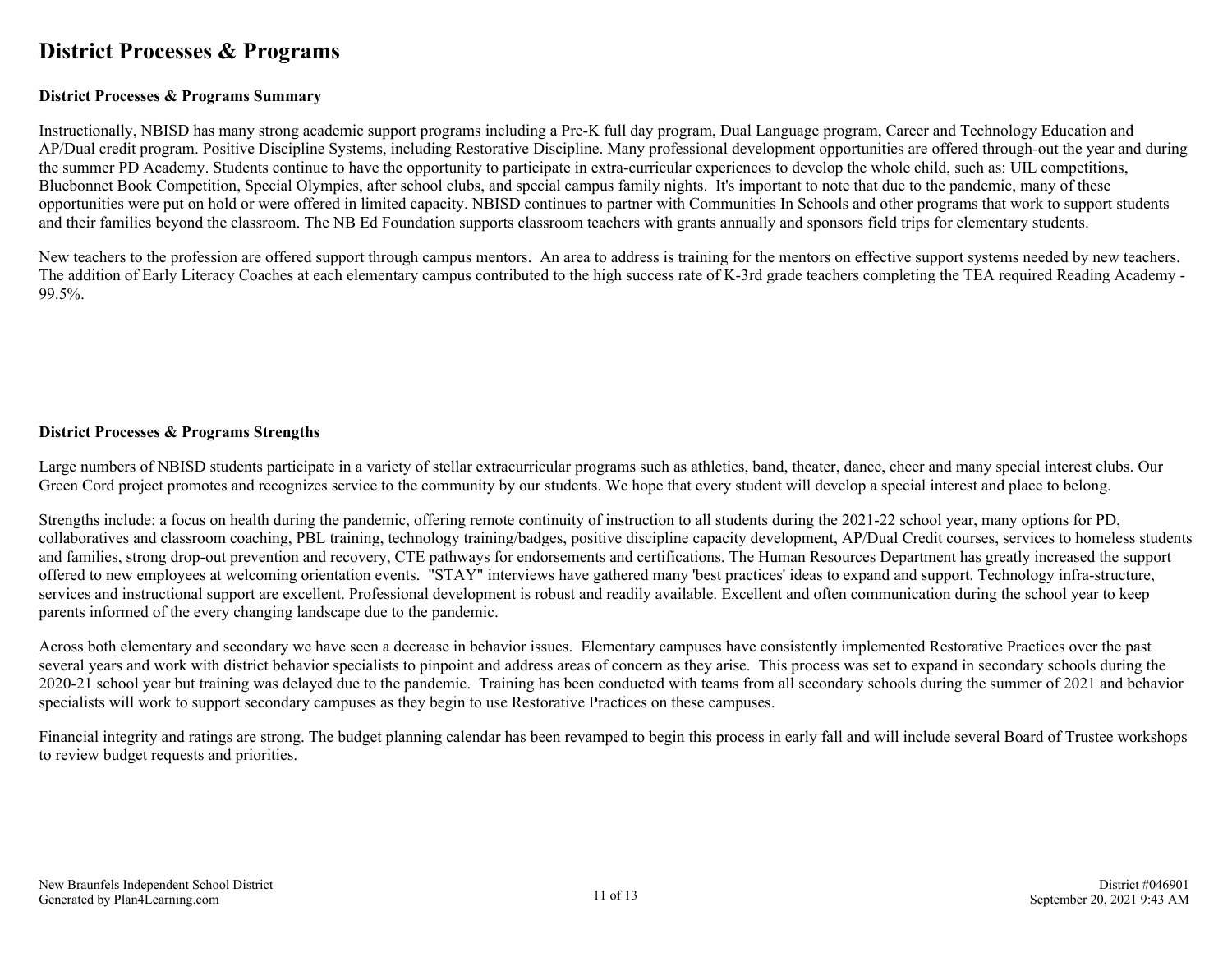#### **Problem Statements Identifying District Processes & Programs Needs**

**Problem Statement 1:** Some NBISD schools are very old buildings and have inferior facilities; such as smaller classrooms, several separate buildings with outside passages, aging fixtures and facilities. Safety must be maintained at all facilities. **Root Cause:** Several elementary schools are well over 50 years old. Even with excellent stewardship these buildings are difficult to maintain and cannot begin to compare to new schools in size or efficiency.

**Problem Statement 2:** More training and support is needed to continue to improve student mental health and healthy student behavior. **Root Cause:** Resources of time and funding to train teachers and administrators are limited. In addition, the pandemic has brought on the need for additional student and family support, particularly in regards to social-emotional learning.

**Problem Statement 3:** Up-to-date academic resources and textbooks are needed to meet state TEKS coverage requirements. **Root Cause:** State funding is insufficient to purchase 100% of new adoption instructional materials for all 8 years of the adoption.

**Problem Statement 4:** Continuous review of state, local and federal financial resources and expenditures is needed to provide for the many need of district students. Partnership with local community entities should expand. **Root Cause:** State funding has diminished and insufficient to provide for current costs of high quality education. Local revenues are becoming a larger part of the overall district budget. Attendance related to the pandemic has a negative impact on state funding due to ADA.

**Problem Statement 5:** Teachers must be continuously supported with high quality professional development, especially in the areas of project based instruction, differentiation and serving students with a variety of needs and levels. **Root Cause:** Academic expectations are increasingly rigorous for students to compete in a global society.

**Problem Statement 6:** Early educational support is critical to future school success and graduation, indicating a continued need for a full day, high quality educational program. **Root Cause:** Educationally disadvantaged and limit English proficient children struggle in school if support is not available early.

**Problem Statement 7:** Transitional strategies, including providing students with an understanding of graduation requirements and post-secondary readiness, are needed to prepare students for post-secondary success. **Root Cause:** Students are often unaware of choices and/or skills needed to succeed after high school graduation.

**Problem Statement 8:** Services must be provided for students with a diverse range of special needs; including, but not limited to dyslexia, behavior disorders, issues relating to poverty, language, pregnancy, abuse, depression and/or homelessness. **Root Cause:** NBISD has a diverse student population with special needs.

**Problem Statement 9:** Coordination and integration between academic and career and technical programs is needed to promote skill attainment, work-based opportunities that provides students with in-depth interactions with industry professionals. **Root Cause:** Authentic, "real world" experiences are need for students to fully explore post-secondary options.

**Problem Statement 10:** Current CTE programs and certifications are insufficient compared to area workforce and economic needs. **Root Cause:** Industry, economic and workforce needs are rapidly changing, especially in the NBISD fast growth corridor between San Antonio and Austin.

**Problem Statement 11:** PLCs are not implemented consistently and effectively at most campuses. **Root Cause:** Lack or training and support for administrators and staff on quality Professional Learning Communities.